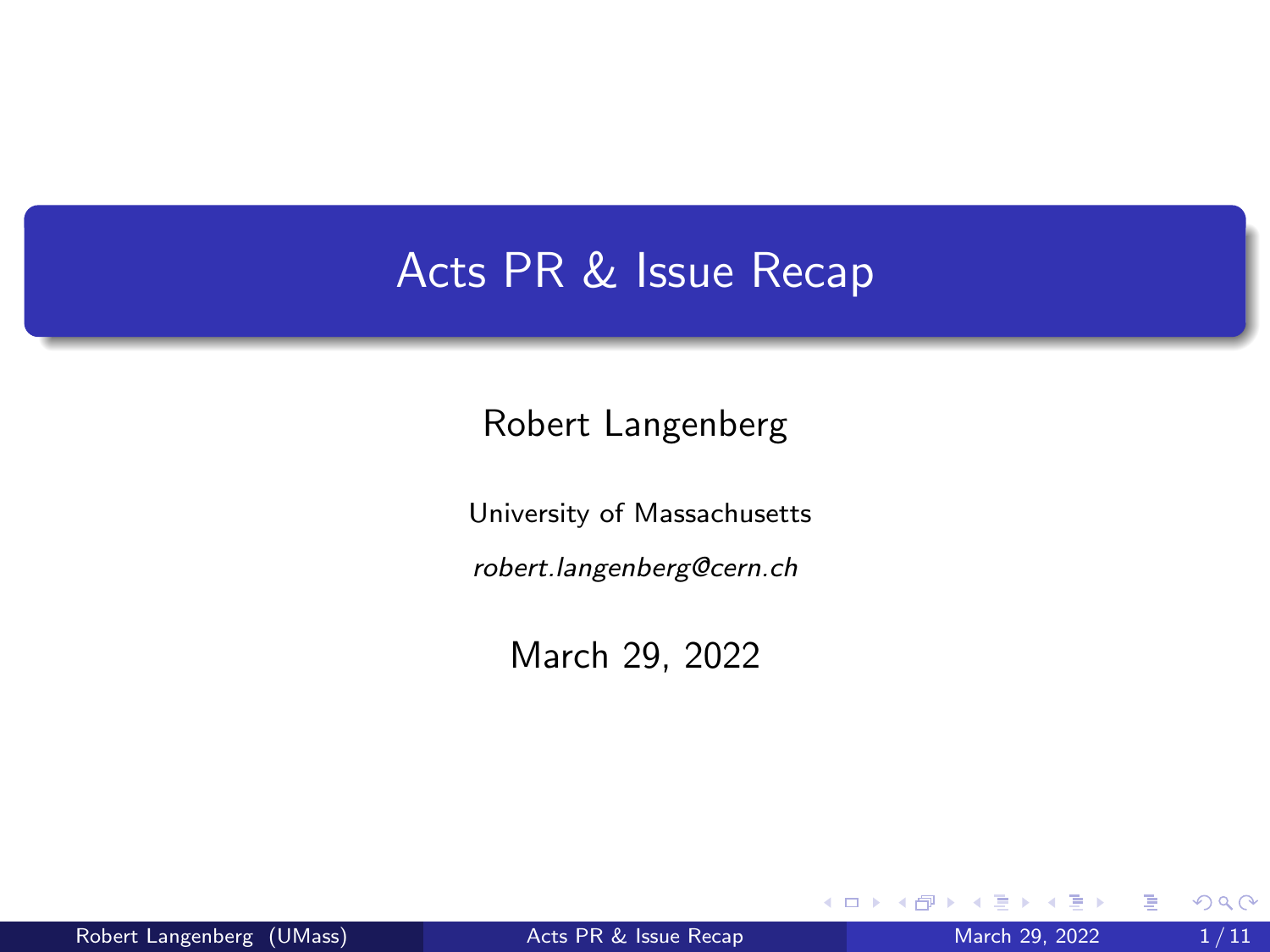### **Overview**

#### [acts-project/acts](#page-2-0) [Merged PRs](#page-2-0)

- 2 [acts-project/acts](#page-4-0) [Open PRs \(non WIP\)](#page-4-0)
- 3 [acts-project/acts](#page-6-0) [Issues opened since 2022-03-22](#page-6-0)
- [acts-project/acts](#page-7-0) [Stale Issues and PRs](#page-7-0)
- 5 [acts-project/acts](#page-8-0) [All stale Issues and PRs](#page-8-0)

€⊡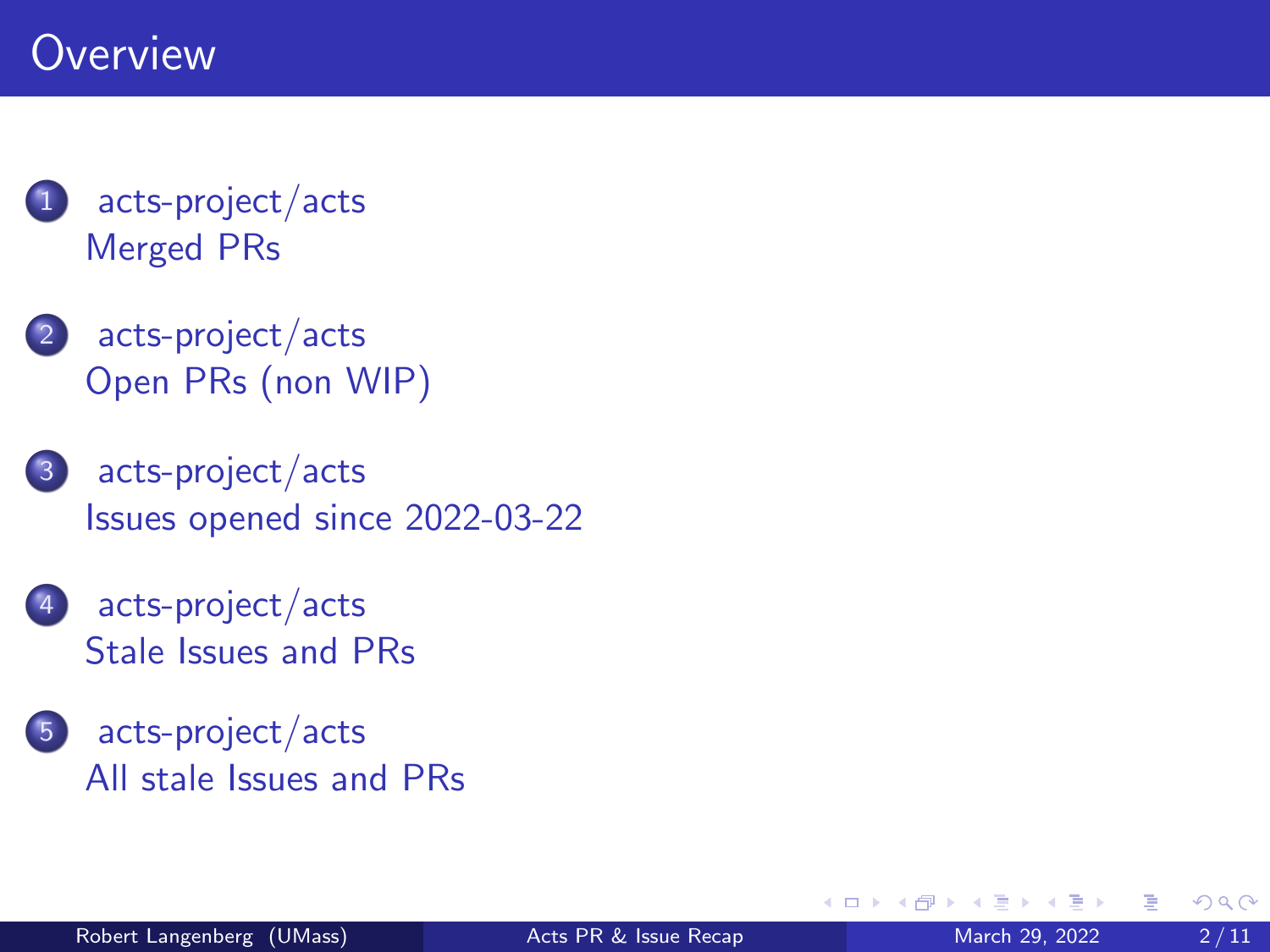## <span id="page-2-0"></span>acts-project/acts: PRs merged since 2022-03-22 I

- [feat: Curvature sorting in SeedFilter](https://github.com/acts-project/acts/pull/1168) ( $PR#1168$ ) by [@LuisFelipeCoelho,](https://github.com/LuisFelipeCoelho) merged on 2022-03-23
- [fix: Reduce memory usage of multiplication tests](https://github.com/acts-project/acts/pull/1200) ( $PR#1200$ ) by [@stephenswat,](https://github.com/stephenswat) merged on 2022-03-23
- [feat: Reintroduce default bin finder constructor](https://github.com/acts-project/acts/pull/1197) ( $PR#1197$ ) by [@stephenswat,](https://github.com/stephenswat) merged on 2022-03-23
- [ci: Physics performance monitoring](https://github.com/acts-project/acts/pull/1193) ( $PR#1193$ ) by [@paulgessinger,](https://github.com/paulgessinger) merged on 2022-03-24
- [feat: Add compatibility method to seedfinder](https://github.com/acts-project/acts/pull/1198) ( $PR#1198$ ) by [@stephenswat,](https://github.com/stephenswat) merged on 2022-03-24
- [build: Add 'assert.h' override](https://github.com/acts-project/acts/pull/1202)  $(PR#1202)$ by [@paulgessinger,](https://github.com/paulgessinger) merged on 2022-03-24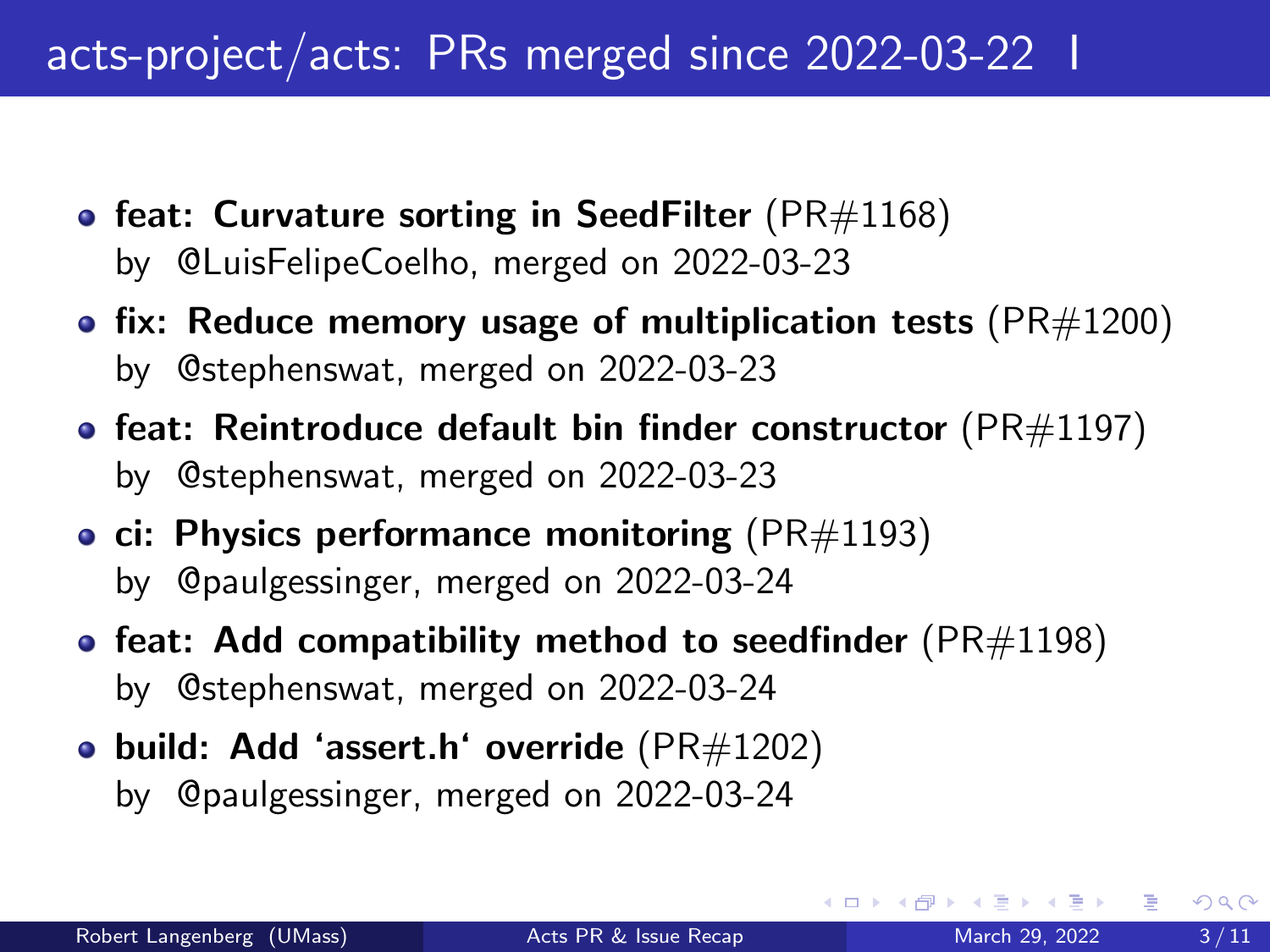## acts-project/acts: PRs merged since 2022-03-22 II

- [build: Download nlohmann/json zip instead of git clone](https://github.com/acts-project/acts/pull/1204) [\(PR#1204\)](https://github.com/acts-project/acts/pull/1204) by [@paulgessinger,](https://github.com/paulgessinger) merged on 2022-03-24
- [feat: Introduce Exa.TrkX plugin](https://github.com/acts-project/acts/pull/1151) ( $PR#1151$ ) by [@benjaminhuth,](https://github.com/benjaminhuth) merged on 2022-03-28
- [ci: Fix gcovr version to 5.0](https://github.com/acts-project/acts/pull/1210) ( $PR#1210$ ) by [@paulgessinger,](https://github.com/paulgessinger) merged on 2022-03-28
- [ci: Python fixes](https://github.com/acts-project/acts/pull/1212)  $(PR#1212)$ by [@paulgessinger,](https://github.com/paulgessinger) merged on 2022-03-29
- **•** [feat: make interaction point cut optional in seedFinder](https://github.com/acts-project/acts/pull/1207) [\(PR#1207\)](https://github.com/acts-project/acts/pull/1207) by [@LuisFelipeCoelho,](https://github.com/LuisFelipeCoelho) merged on 2022-03-29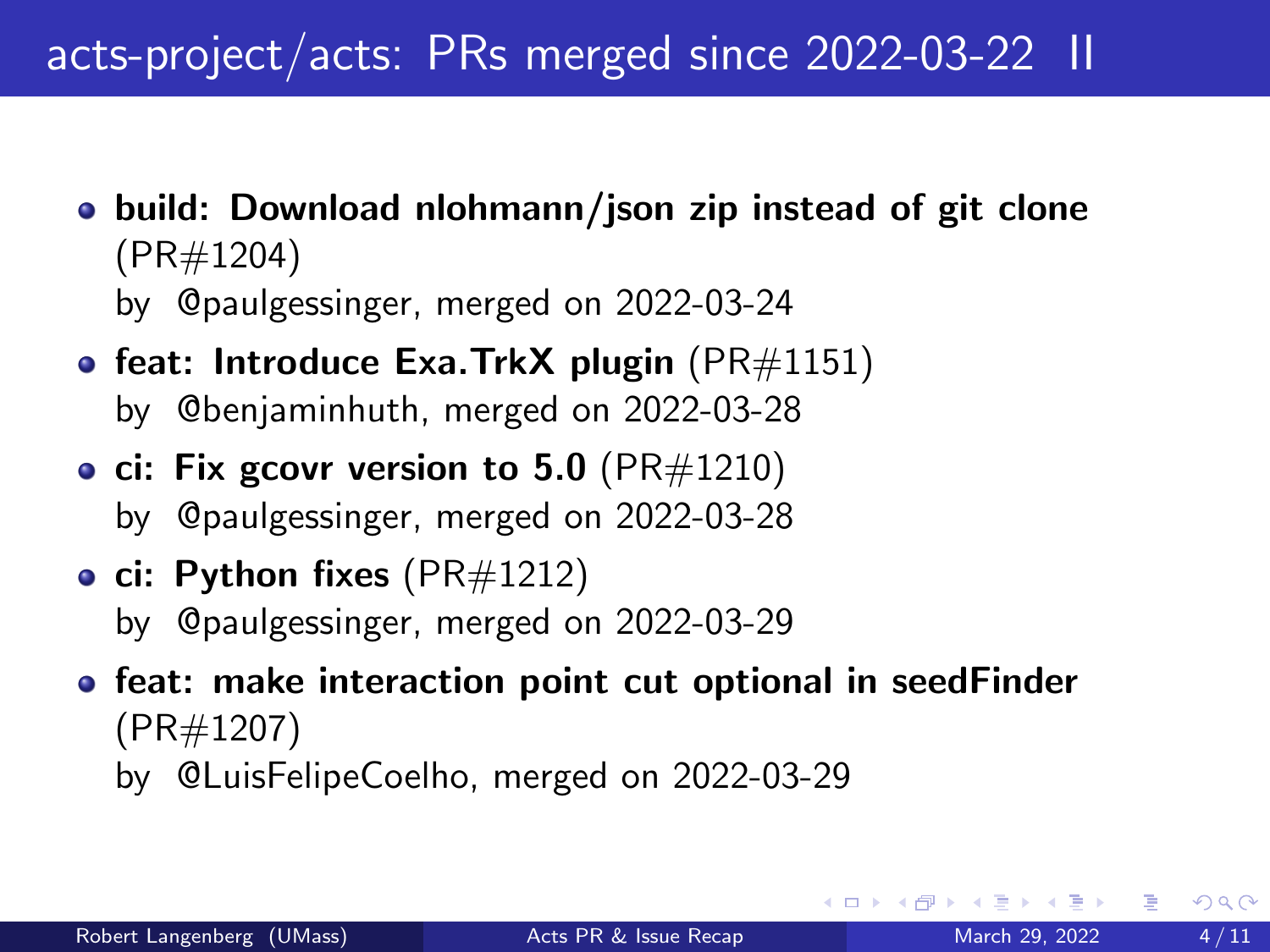# <span id="page-4-0"></span>acts-project/acts: Open PRs (non WIP) I

- [feat: Custom z bin search order](https://github.com/acts-project/acts/pull/1169) ( $PR#1169$ ) by [@LuisFelipeCoelho,](https://github.com/LuisFelipeCoelho) updated on 2022-03-29
- [feat: Gaussian Sum Filter](https://github.com/acts-project/acts/pull/1134) ( $PR#1134$ ) by [@benjaminhuth,](https://github.com/benjaminhuth) updated on 2022-03-29
- [feat: cut to the maximum value of delta z between SPs in](https://github.com/acts-project/acts/pull/1209) [seedFinder](https://github.com/acts-project/acts/pull/1209) [\(PR#1209\)](https://github.com/acts-project/acts/pull/1209) by [@LuisFelipeCoelho,](https://github.com/LuisFelipeCoelho) updated on 2022-03-29
- **•** [feat: Implement a new orthogonal range search seed finder](https://github.com/acts-project/acts/pull/904) [\(PR#904\)](https://github.com/acts-project/acts/pull/904) by [@stephenswat,](https://github.com/stephenswat) updated on 2022-03-29
- [refactor: Use enum class for MaterialUpdateStage](https://github.com/acts-project/acts/pull/1205) ( $PR#1205$ ) by [@paulgessinger,](https://github.com/paulgessinger) updated on 2022-03-29

[refactor: transformCoordinates methods without](https://github.com/acts-project/acts/pull/1173) [InternalSpacePoint class](https://github.com/acts-project/acts/pull/1173) [\(PR#1173\)](https://github.com/acts-project/acts/pull/1173) by [@CarloVarni,](https://github.com/CarloVarni) updated on 2022-03-28 ( □ ) ( <sub>○</sub> )

Robert Langenberg (UMass) [Acts PR & Issue Recap](#page-0-0) March 29, 2022 5/11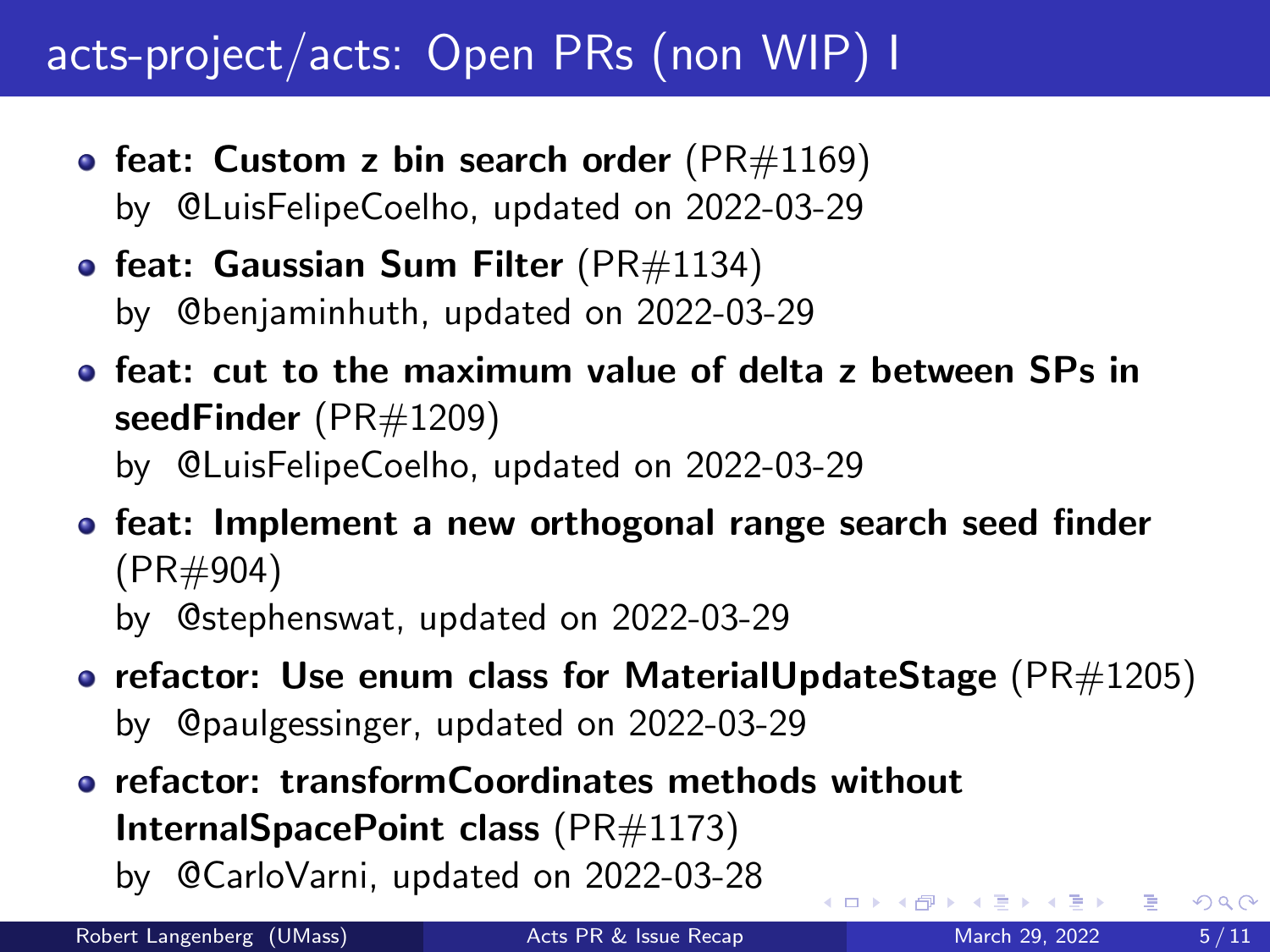# acts-project/acts: Open PRs (non WIP) II

- [refactor!: Use enum class for NavigationDirection](https://github.com/acts-project/acts/pull/1206) ( $PR#1206$ ) by [@paulgessinger,](https://github.com/paulgessinger) updated on 2022-03-25
- [refactor!: Simplify CKF SourceLinkAccessor and make fewer](https://github.com/acts-project/acts/pull/1203) [assumptions](https://github.com/acts-project/acts/pull/1203) [\(PR#1203\)](https://github.com/acts-project/acts/pull/1203) by [@paulgessinger,](https://github.com/paulgessinger) updated on 2022-03-25
- **•** [feat: Adding inner and outer tube covers for disc approach](https://github.com/acts-project/acts/pull/1188) [descriptor](https://github.com/acts-project/acts/pull/1188) [\(PR#1188\)](https://github.com/acts-project/acts/pull/1188) by [@noemina,](https://github.com/noemina) updated on 2022-03-24
- perf: Tile 8×[8 covariance matrix multiplication](https://github.com/acts-project/acts/pull/1181) [\(PR#1181\)](https://github.com/acts-project/acts/pull/1181) by [@stephenswat,](https://github.com/stephenswat) updated on 2022-03-18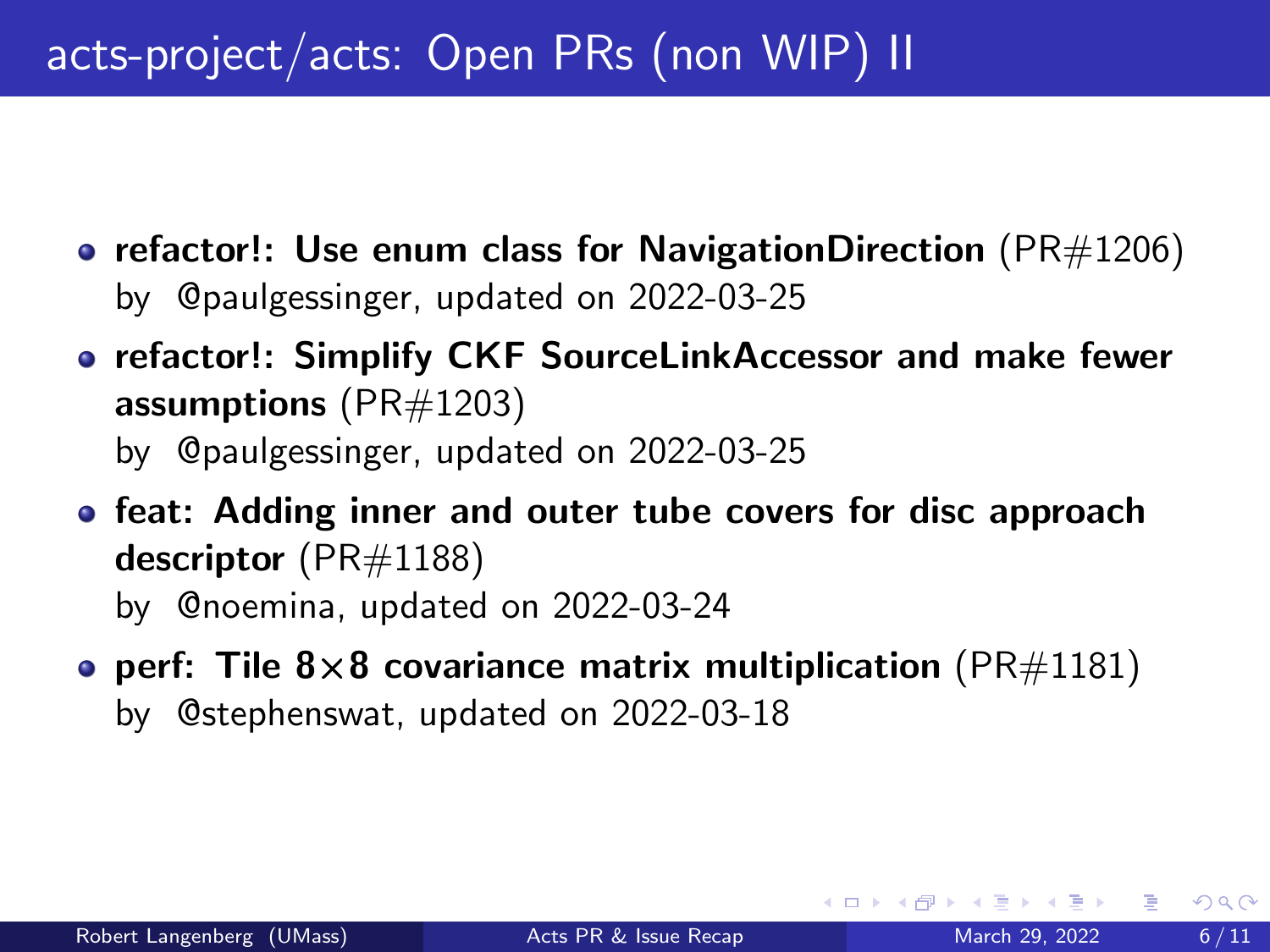<span id="page-6-0"></span>• ci: Coverage job is broken with gcovr  $i = 5.1$  [\(Issue#1211\)](https://github.com/acts-project/acts/issues/1211) by [@paulgessinger,](https://github.com/paulgessinger) updated on 2022-03-29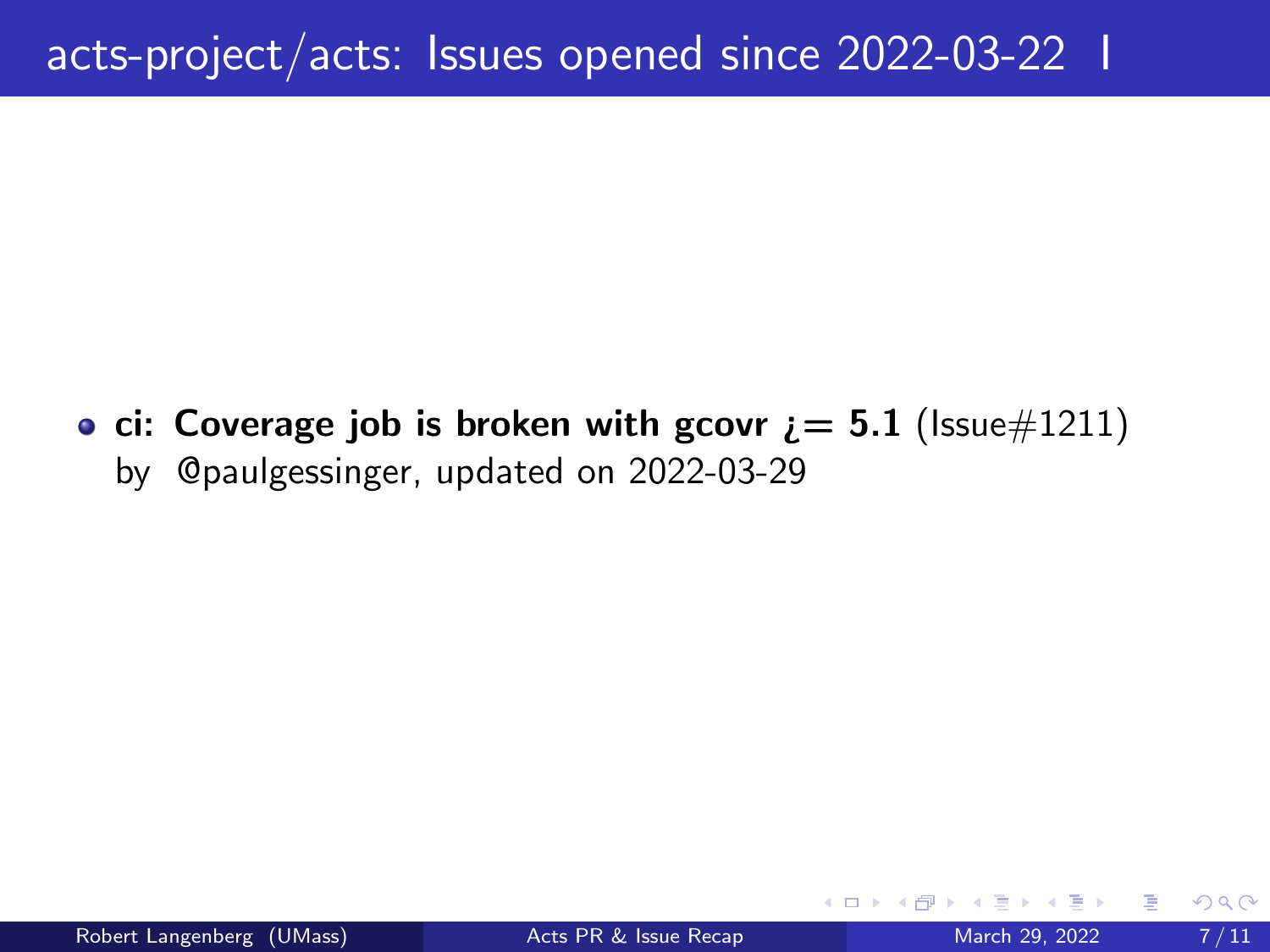# <span id="page-7-0"></span>acts-project/acts: New stale Issues / PRs since 2022-03-22 I

• [python config for example chains](https://github.com/acts-project/acts/issues/1098) ( $\text{lssue}\#1098$ ) by [@timadye,](https://github.com/timadye) updated on 2022-03-27

4 **D F**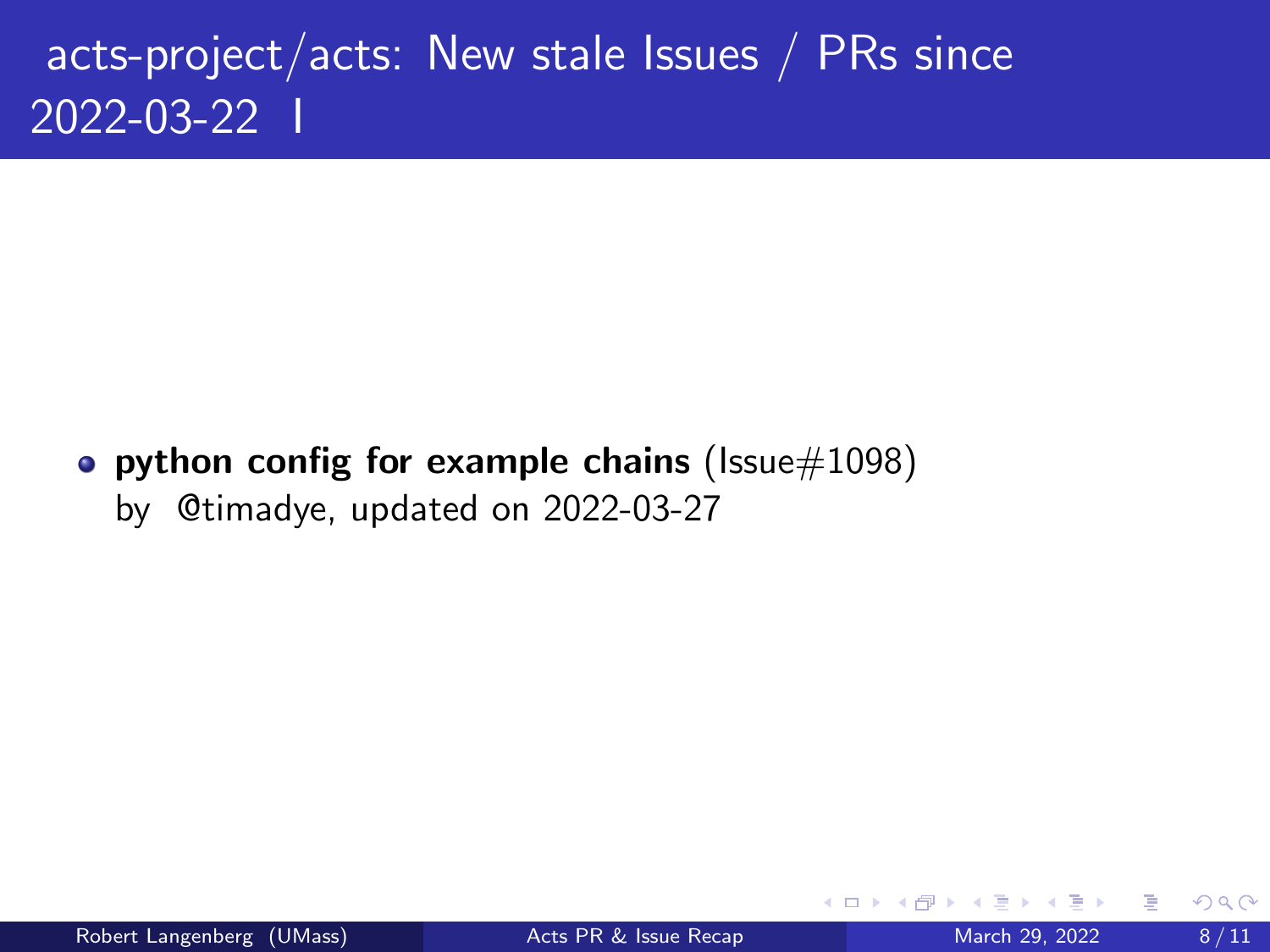## <span id="page-8-0"></span>acts-project/acts: All stale Issues / PRs I

- [python config for example chains](https://github.com/acts-project/acts/issues/1098) ( $\text{lssue} \# 1098$ ) by [@timadye,](https://github.com/timadye) updated on 2022-03-27
- [refactor: Hard coded matrix operations](https://github.com/acts-project/acts/pull/1123) ( $PR#1123$ ) by [@paulgessinger,](https://github.com/paulgessinger) updated on 2022-03-10
- feat: global chi2 fitter /  $GX2F$  ( $PR#1099$ ) by [@r4lv,](https://github.com/r4lv) updated on 2022-02-25
- [Bug: issue on first build after DD4hep update on system with](https://github.com/acts-project/acts/issues/1139) [globaly installed acts](https://github.com/acts-project/acts/issues/1139) ( $\text{issue} \#1139$ ) by [@gagnonlg,](https://github.com/gagnonlg) updated on 2022-02-22
- [Feat: Radial bounds in DD4hep plugin](https://github.com/acts-project/acts/issues/822) (Issue $\#822$ ) by [@whit2333,](https://github.com/whit2333) updated on 2022-02-19
- [feat!: EXPERIMENTAL! world without layers](https://github.com/acts-project/acts/pull/1039) ( $PR#1039$ ) by [@asalzburger,](https://github.com/asalzburger) updated on 2022-02-16

イロト イ押 トイヨ トイヨ トー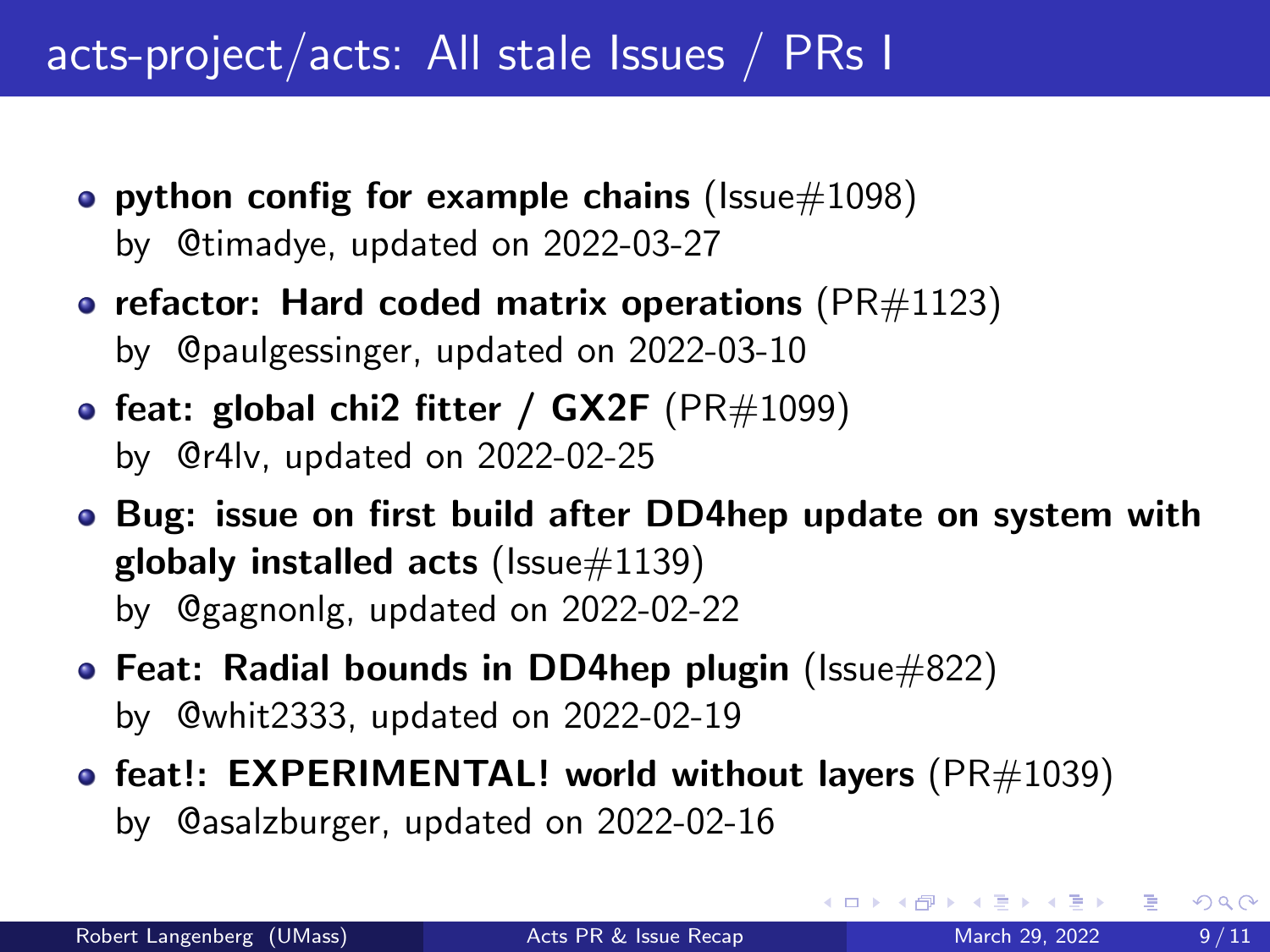## acts-project/acts: All stale Issues / PRs II

- [Add example \(+test\) for vertex fitting with constraints](https://github.com/acts-project/acts/issues/1100) [\(Issue#1100\)](https://github.com/acts-project/acts/issues/1100) by [@paulgessinger,](https://github.com/paulgessinger) updated on 2022-01-07
- [Vertexing issues observed in python vertexing example](https://github.com/acts-project/acts/issues/1091) [\(Issue#1091\)](https://github.com/acts-project/acts/issues/1091)

by [@paulgessinger,](https://github.com/paulgessinger) updated on 2021-12-31

- [Some writers performs their writes in the destructor](https://github.com/acts-project/acts/issues/881) (Issue  $\#881$ ) by [@paulgessinger,](https://github.com/paulgessinger) updated on 2021-12-11
- [2D r-z Magnetic Field Map Improperly Read](https://github.com/acts-project/acts/issues/669) [\(Issue#669\)](https://github.com/acts-project/acts/issues/669) by [@osbornjd,](https://github.com/osbornjd) updated on 2021-12-06
- [Should seed finding tools have a higher-level interface?](https://github.com/acts-project/acts/issues/988) [\(Issue#988\)](https://github.com/acts-project/acts/issues/988) by [@stephenswat,](https://github.com/stephenswat) updated on 2021-11-25
- [\[bug\] Off axis endcap with dd4hep plugin.](https://github.com/acts-project/acts/issues/942) (Issue $\#942$ ) by [@whit2333,](https://github.com/whit2333) updated on 2021-11-25